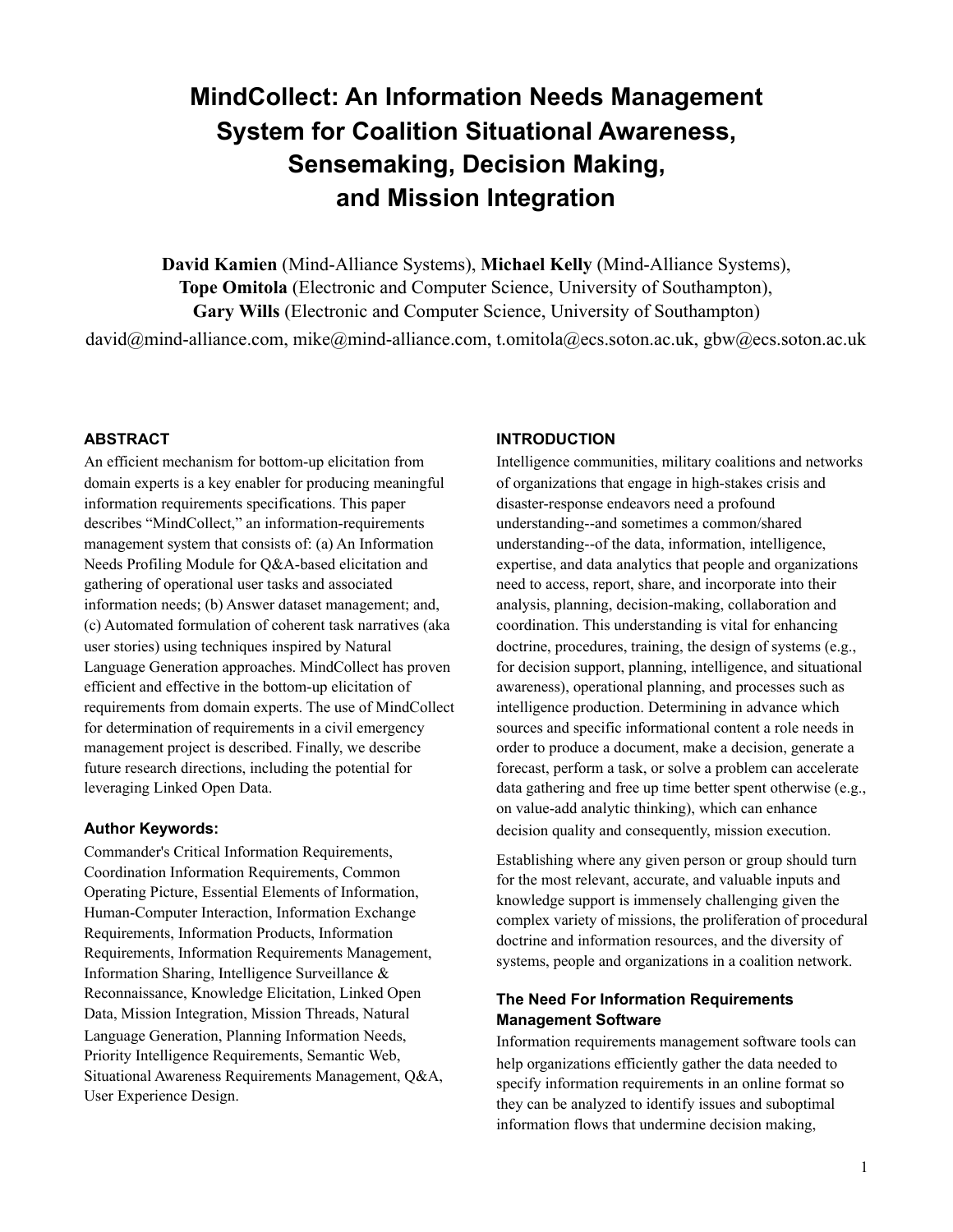coordination, and situational awareness. The data can also be used to determine if procedures embody best practices; and as inputs to other artifacts such as visualizations and checklists, process maps and operational views that provide an integrated understanding of how missions and processes fit together across partners [2].

Profiling information needs is also important because it yields valuable role-specific institutional knowledge. Additionally, the data can be used to create job previews and guides that specify the information flows and learning resources associated with roles so organizations can hire smarter and make new staff productive more quickly.

Information requirements can be used to ensure that people and mission partners have the capabilities needed to access essential information inputs. If-then interdependencies and information flows between tasks, roles, and organizations (e.g., notification procedures needed to de-conflict operations) can be examined, along with inconsistencies between plans and procedures. To focus improvement efforts, an organization might examine issues of each type across all scenarios, or for a particular scenario, process, or organization, including unconfirmed information inputs between tasks, roles, and organizations. This analysis can yield insights that enable organizations to be more strategic, deliberate, and efficient about putting policies, procedures, agreements, systems, training, and services in place to satisfy unmet information needs and close capability gaps, and enhance cross-agency information flow.

MindCollect is an information requirements management system that has been designed to be usable by every individual or group regardless of modeling skills. These include domain experts—commanders, operational planners, and non-military partners, etc.—who understand the information requirements associated with their roles, context, and specific situations in an operating environment

## **PAST WORK**

Military and crisis management professionals use a wide variety of concepts that relate to information requirements, including: Situational Awareness (SA), Common Operating Picture (COP), Information Exchange Requirements (IER), Information Requirements Management (IRM), Priority Intelligence Requirements (PIR), Intelligence Surveillance & Reconnaissance (ISR) Collection, Coordination Information Requirements, Essential Elements of Information (EEI), Commander's Critical Information Requirements (CCIRs), and Mission Threads.

Information requirements per se have been studied extensively in various fields, including Management Information Systems (MIS), national and open-source intelligence, and Command and Control-related enterprise architecture. To our knowledge, neither Enterprise Architecture nor emergency response planning support tools have captured information requirements directly from domain experts in the field, let alone done so in a structured, machine-readable format that could be programmatically leveraged by matching them to information resources [3].

For example, in the NATO enterprise architecture framework, the NOV-3 artifact, "Operational Information Requirements" subview addresses the need to identify and describe all information exchanges that make up all information needlines between operational nodes, i.e it identifies who exchanges what information, with whom, why the information is necessary, and with what quality the information exchange must occur." [4]

In the crisis management domain, Synch Matrix, a PCbased decision and planning support tool developed by Argonne National Lab, provided a system for optimizing the planning, exercising, and implementation of emergency response plans, taking into account the interaction and activity flow of a plurality of independent organizations whose actions and decisions will affect the actions and decisions of other organizations in the emergency response process. The focus of this tool, however, was not on information requirements including the assurance that they are matched to resources.

Mind-Alliance Systems introduced key requirements for a software system for information sharing planning and collaboration modeling [5,6]. A proprietary software tool called Channels mapped information flows between tasks in planning scenarios and produced information-sharing procedures that specified information inputs and outputs for each assigned task and role involved in the plan [7]. Information sharing planners from different organizations determined what information needed to be shared; who would communicate it and by what means of transmission; how quickly information needed to be received; and classification levels, and governing policies based on inputs from interviews with domain experts. Visualizations in Channels depicted the consequences of failing to share information on dependent tasks and goals, total elapsed time for an element of information to propagate through a chain of tasks, and tasks that were incompletely specified [8]. Figure 1 shows the developer interface in Channels.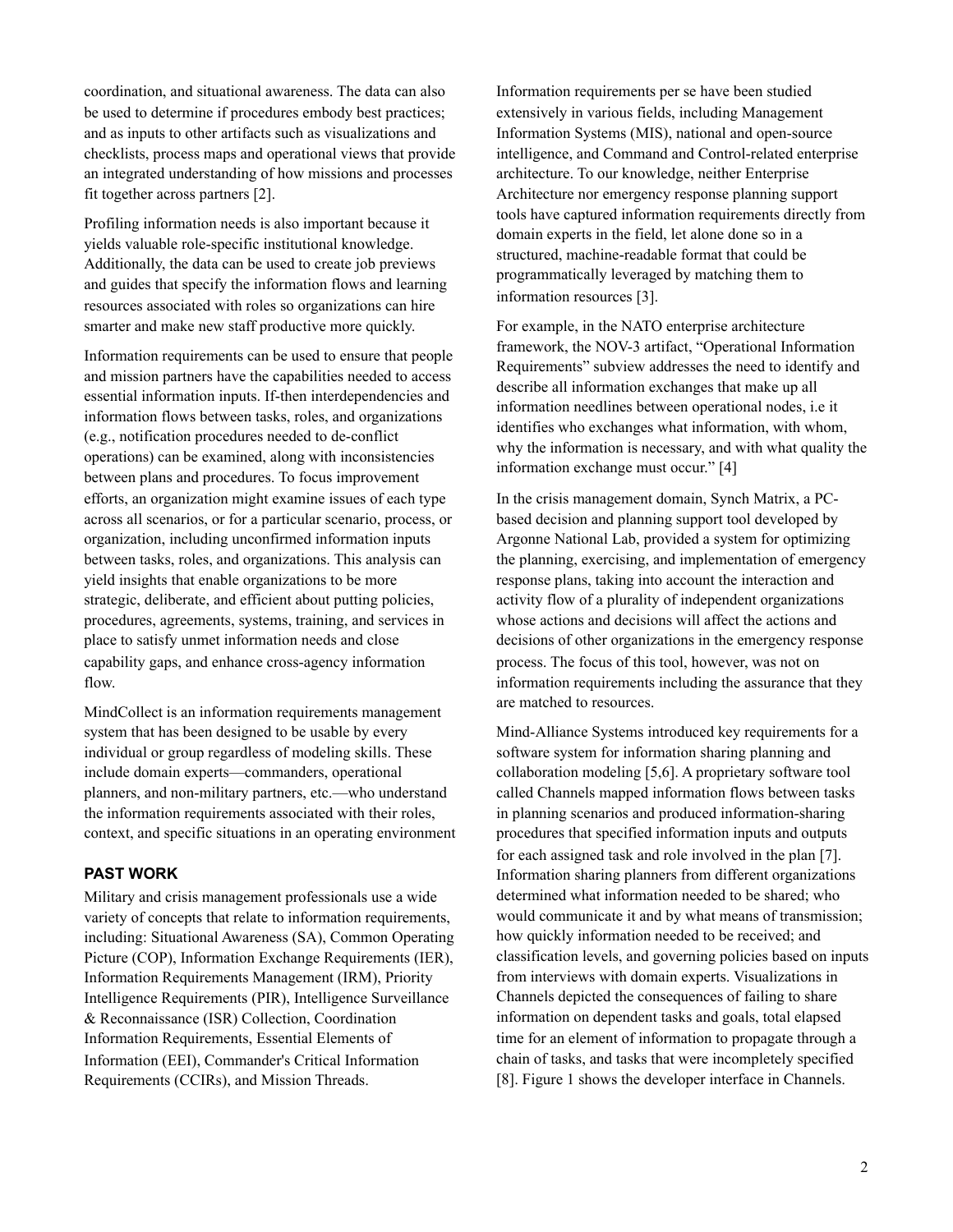

**Figure 1: Screenshot of developer interface in Channels**

Building collaboration models with Channels generated valuable insights into processes and detected potential issues that could derail planned collaboration. For example, in a 2010 information sharing planning project focused on preventing a terror attack on a major East Coast city, it became evident, through the use of Channels, that participating organizations intended to report suspicious activity incidents to multiple federal and regional agencies, and not to each other, and how specific delays in "connecting the dots" would result in blind spots and vulnerabilities. Incorporating Channels into a 2011 project for a state emergency management agency illustrated how a particular role in the Emergency Operations Center—the Watch Officer—would be overloaded with planned information and information requests and that the tasks assigned to that role had to be partially reallocated. In a 2011 Advanced Research Workshop, delegates from 10 NATO members and partner countries agreed on the need to systematically plan information sharing in a security context [9].

Although these and other projects highlighted the value of a systematic approach to analyzing information requirements and exchanges, it became evident that engaging Channels-trained consultants to interview people to elicit information about their information needs or training staff to use the software imposed excessive costs. Agencies involved in homeland security and emergency management would not invest the significant amount of time required to learn to use the complex Channels software system, as well as conduct interviews with responders and domain experts to acquire the needed data. With easy-to-use mobile apps becoming commonplace, users had little time or patience for software that required significant amounts of training and the learning of new frameworks or methodologies.

Another fundamental issue was that Channels was designed for centralized or top-down joint planning by a group of organizations needing to agree on the focus and scope of a planning scenario and the associated "Information Sharing Plan" or "Collaboration Plan." In practice, the scope of the information-sharing requirements could not be "nailed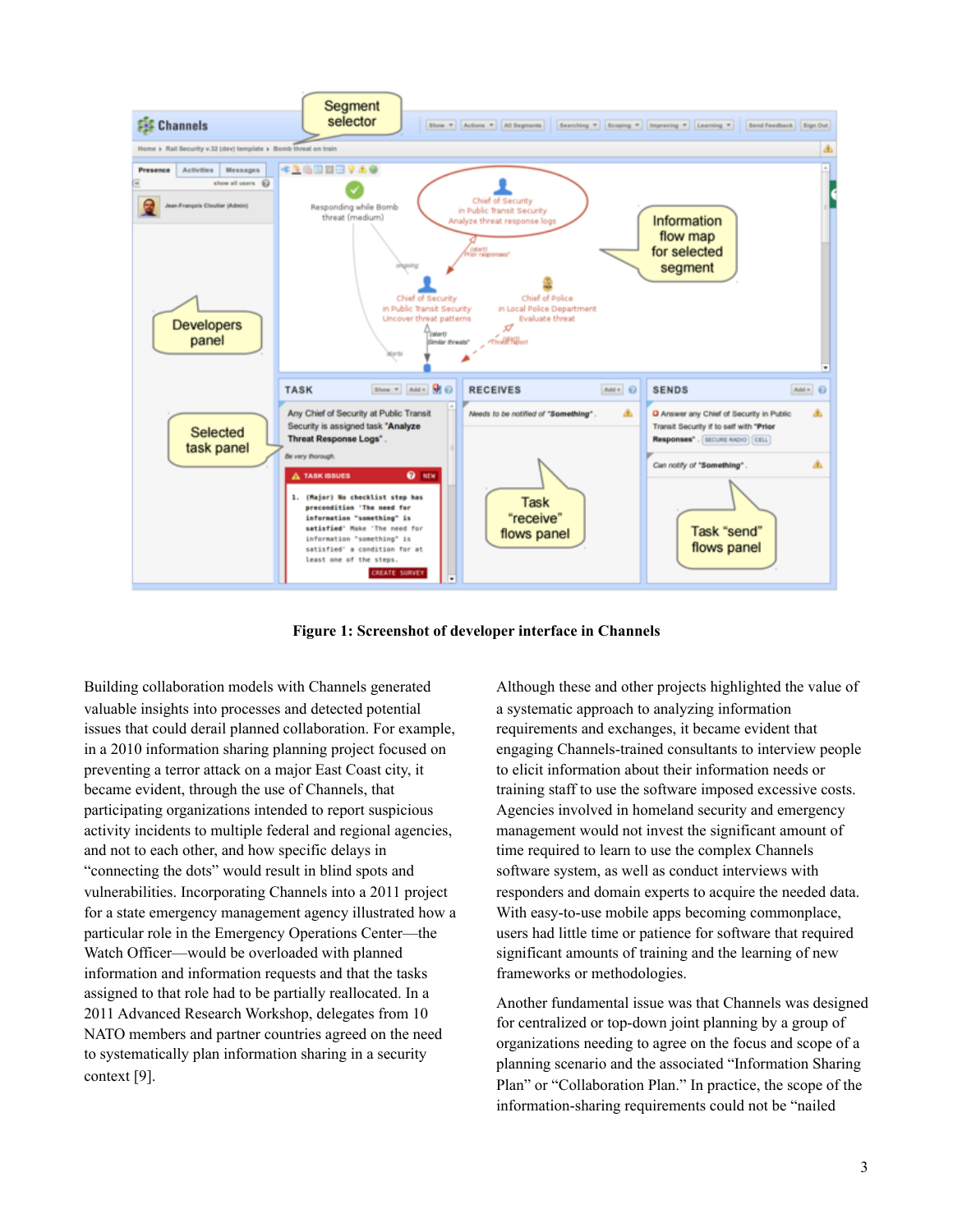down" and constrained enough for a plan to ever be considered complete. Even a partial modification to the underlying planning scenario would require revisiting and updating the set of existing information requirements - which meant consultants/analysts returning to the domain experts for further interviews and the clarification and validation of the information exchange requirements.

After years of Channels development, the need for a simpler system to profile information needs became increasingly clear. Unlike tools for enterprise architects, developers, business analysts, and professional emergency operations planners, a next-generation information requirements and exchange management system had to be usable by every individual or group regardless of modeling acumen. These include domain experts--commanders, operational planners, and non-military partners, staff at operations centers and warfighters in the field--who understand the information requirements associated with their roles, context, and specific situations in a mission and operating environment (COIN, HADR, Stability Operations). These findings were confirmed after an experimental project focused on using Channels to model Deployable Communication Information Systems (DCIS) related operations at NATO Allied Command Transformation.

With the realization that User-Centered Design, Human Computer Interaction (HCI), and User Experience Design (UX) are fundamental requirements for informationrequirements management software Mind-Alliance rebooted the development effort and began creating the MindCollect system with a Q&A-based dialog-like interface (described below) to lower the usability barrier.

## **SYSTEM DESCRIPTION**

MindCollect consists of: (a) An Information Needs Profiling Module for Q&A-based elicitation and gathering of operational user tasks and associated information needs; (b) Answer dataset management; and, (c) Automated formulation of coherent task narratives (aka user stories) using techniques inspired by Natural Language Generation approaches. These narratives are user-friendly artifacts, which provide essential context for understanding the expressed information needs.

The MindCollect web application enables users without formal modeling skills to profile information needs and requirements related to situational awareness, sensemaking, decision making, and mission integration. To profile information needs and their context, users engage in a simple Q&A process. The MindCollect metamodel semantically interrelates the conceptual elements in the questions and answer datasets.



**Figure 2: Input Q&A interface in MindCollect.**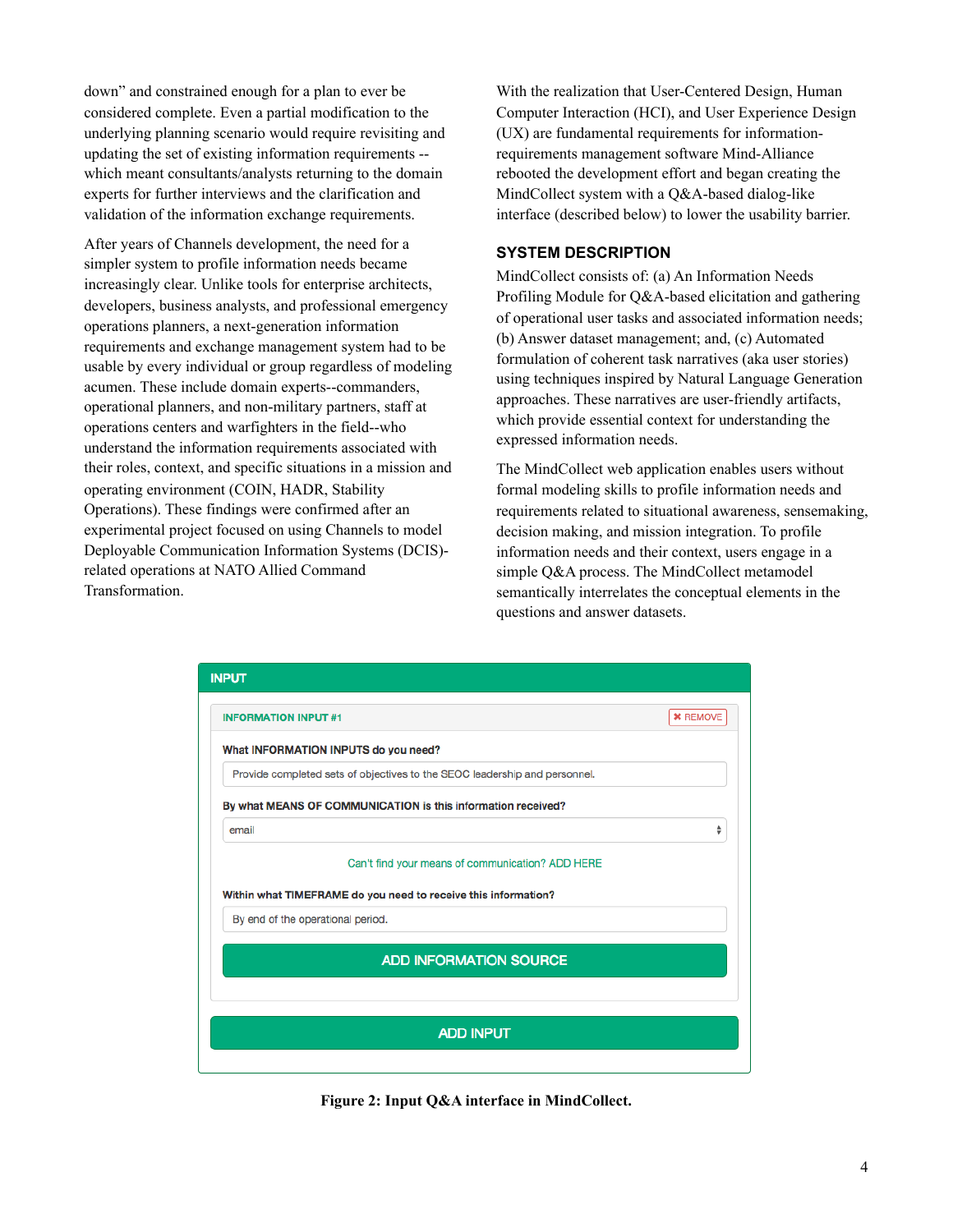One of the goals of MindCollect is to provide an intuitive medium where non-technologist domain experts will be able to specify requirements by answering questions and then have the system formulate natural language narratives in English prose to facilitate validation and user engagement. Questions for profiling tasks and associated information requirements included:

- Do you perform this task during Phase X, Phase Y, or Phase Z of the PROCESS?
- Which ROLE in the above organization performs this task?
- What INFORMATION INPUTS are needed to execute this task?
- What is the SOURCE ORGANIZATION for this information?
- What is the SOURCE ROLE for this information?
- By what MEANS OF COMMUNICATION is this information received?
- What ISSUES impact your ability to access or use this information?

To be useful, information requirements need to be associated with a context. For example, a user can associate an information requirement with a specific task that is part of a process. When asking someone else to profile their information needs, a user can frame the request by specifying context factors (e.g., "What information do you need when you perform task X in response to event Y?"). To organize and enable querying and faceted sorting of information requirements, users have the option of tagging and associating them with contextual factors, such as business processes, decisions, tasks, goals, events, roles, projects, plans, documents, IT systems, and forecasts.

#### **Natural Language Generation**

Natural Language Generation (NLG) is the natural language processing task of generating natural language from a machine representation system such as a knowledge base or a logical form such as a template. Formally defined, an NLG system accepts a **<S,G,U,N>** tuple, where **S** is the knowledge source, **G** is the communicative goal, **U** is the user model, and **N** is the discourse model or narrative style. This means that "You know S and you want to say G to U, using the style of  $N''$  [10].

Simple examples include systems that generate form letters. These do not typically involve grammar rules, but may generate a letter to a consumer, e.g., stating that a credit card spending limit was reached. More complex

NLG systems dynamically create texts to meet a communicative goal. The typical stages of natural language generation, as proposed by Dale and Reiter [11] are:

- Content determination: Deciding what information to mention in the text.
- Document structuring: Overall organization of the information to convey. For example, deciding to describe the areas with high pollen levels first, instead of the areas with low pollen levels.
- Aggregation: Merging of similar sentences to improve readability and naturalness. This may not be necessary if sentences are short.
- Lexical choice: Putting words to the concepts.
- Realisation: Creating the actual text, which should be correct according to the rules of syntax, morphology, and orthography.

In NLG, the realization of the generated sentences (or narratives) depends on content determination and document structuring for the communicative goal to be successful.

The free-form inputs from domain experts in Vermont were serialized into JSON format, giving it a semi-structured format. The Dialog Manager of MindCollect was employed to turn users' inputs into English prose, providing users with the ability to understand, coordinate, and communicate with other team members. Figure 3 shows a natural language paradigm synthesized by the software.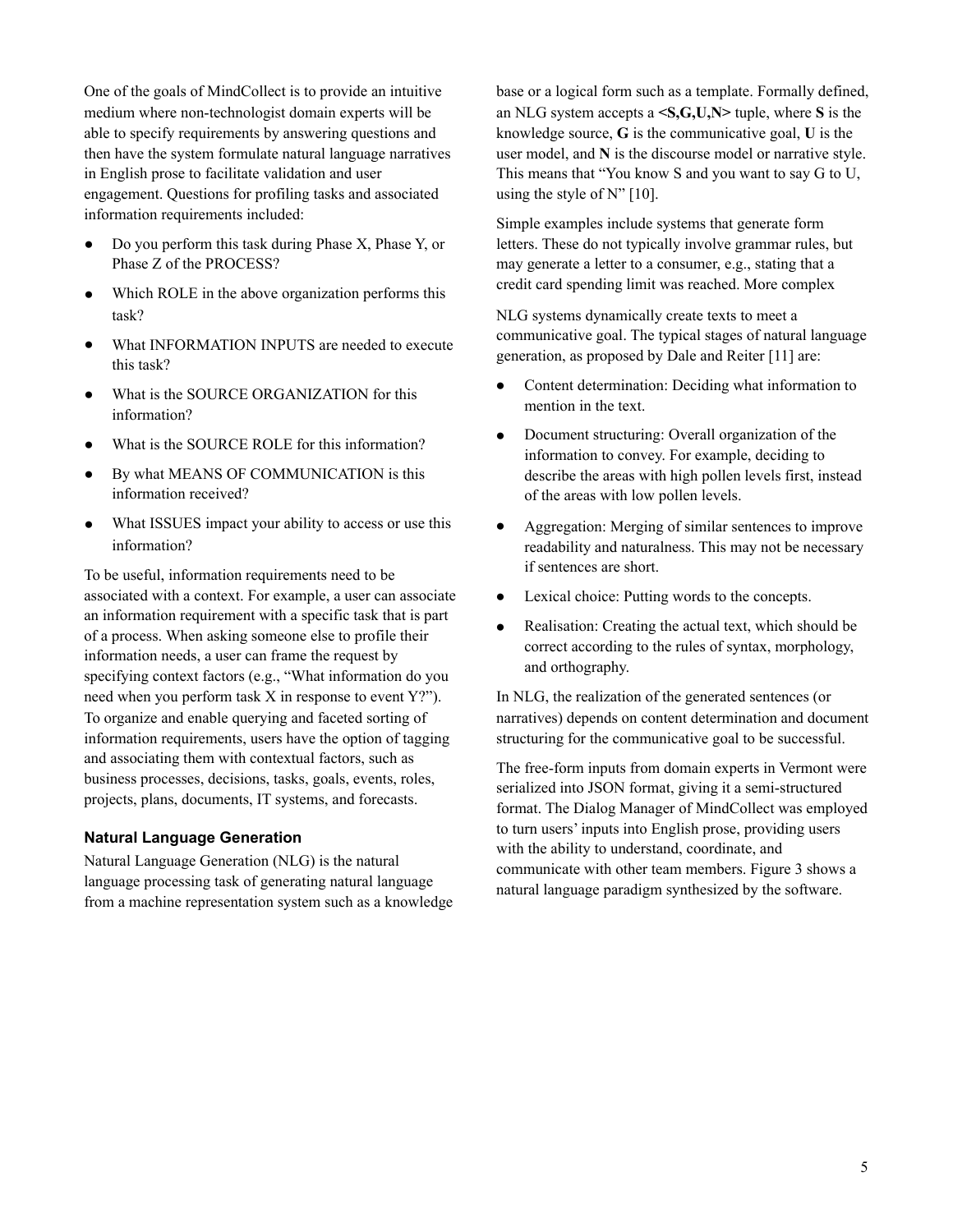# **WO3.2: Notification of SEOC activation**

## **TASK NARRATIVE**

In the event of Flooding Scenario (Vermont), during Phase 1, Warning - Preparation, as a Duty Officer, for the Division of Emergency Management and Homeland Security, I WO3.2: Notification of SEOC activation, I do this task in VT SEOC. I receive 3 information inputs for this task. I produce 2 information outputs from this task.

| PRINT | <b>O</b> DOWNLOAD | <b>NEMAIL</b> |
|-------|-------------------|---------------|
|       |                   |               |

|  |  | Figure 3: Task Narrative in MindCollect software. |  |
|--|--|---------------------------------------------------|--|
|  |  |                                                   |  |

#### **Information Requirements Issues Management**

MindCollect displays the information requirements that are unmet (information gaps) and have issues so a business process improver can plan improvements and track the effect of solutions that get deployed.

Information requirements profiles can include a question that enables users to indicate issues, such as the fact that they do not know the source of needed information. Additional questions can be used to indicate whether this issue adversely impacts task performance, productivity, and decision quality. Issue categories include: Accessibility/ Sourcing, Timeliness, Search, Traceability, Maintainability, Speed, Comprehensiveness, Accuracy, Conciseness, Correctness, and Currency.

Once an organization has identified information requirements that are not being met, information exchange requirements that have not been confirmed by counterparties, and other types of issues, they can sort them using the context factors, prioritize, and then plan solution interventions to address them. Personnel working on improving business processes, (e.g., KM professionals, IT, and business managers) can review information requirements with issues and then develop solutions to address them. Leaders can deal with change resistance and ensure that the effort to specify information requirements and to improve information flow is deliberate and strategic. They can focus on addressing issues that impact business performance, project delivery, productivity, and decision quality.

In MindCollect, search and faceted filtering enables users to focus on information requirements associated with specific processes, IT systems, roles, and tasks/decisions. This analytical capability enables users to strategically focus on improving information flows that are key to the success of core business processes. Using simple interfaces, similar to the ones found on Amazon.com, users can see, for example:

- The business objectives, business units, roles, tasks, decisions and KPIs associated with each process
- The information inputs needed by each task and role, and the information outputs produced by each task and role
- The processes, business units, and roles with the greatest number of issues and the top issues for each
- A list of the issues that impact each goal or KPI associated with each process
- The issues that impede the performance of each task
- The most "connected" issues with systemic impact for the most organizational units, processes, roles, tasks, and decisions
- The estimated financial costs and amount of time wasted by each issue
- Recommended solutions for issues and their associated processes, business objectives, KPIs, roles, tasks, and decisions.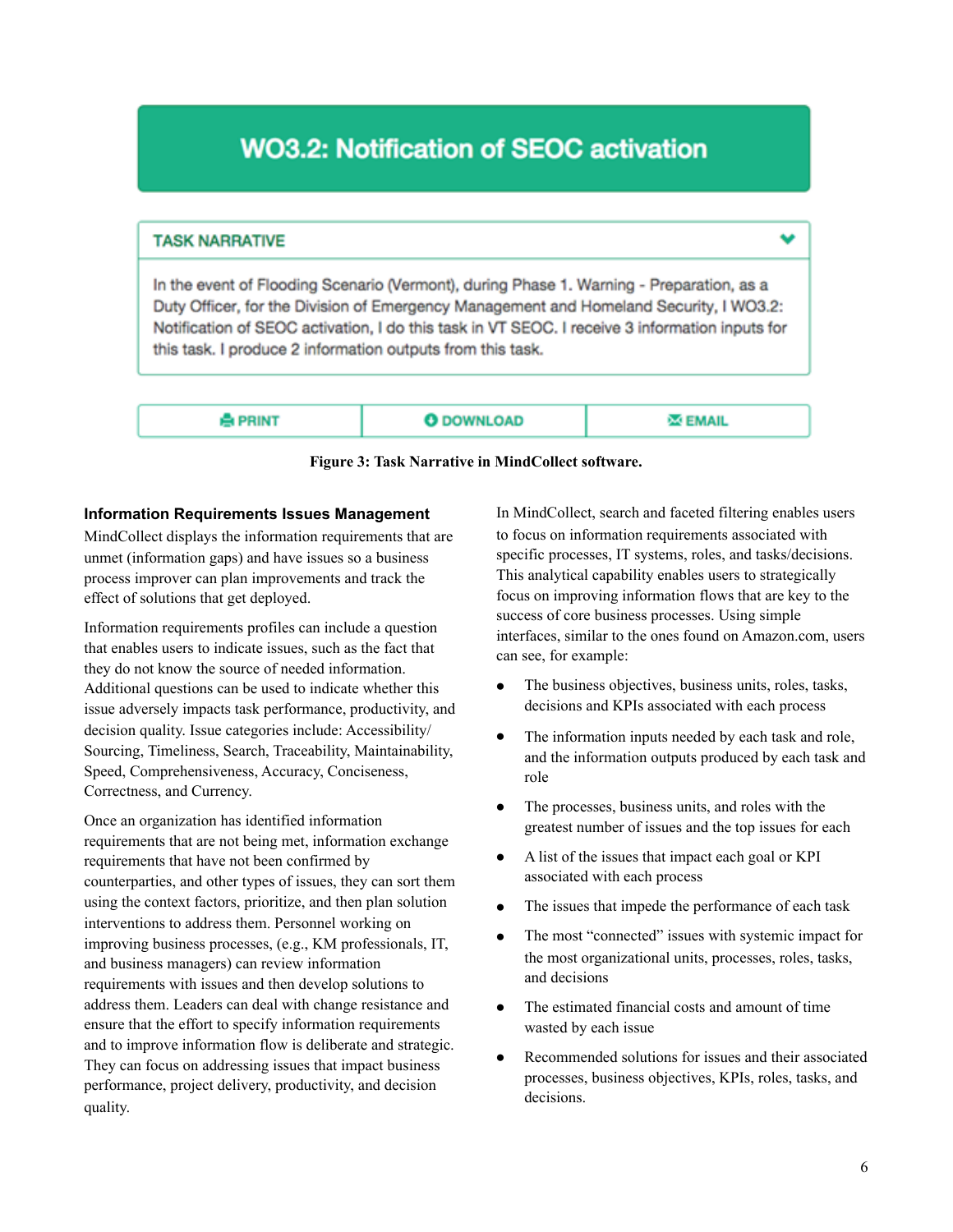### **APPLICATION CASE STUDY**

The State of Vermont's State Emergency Operations Center (SEOC) is responsible for coordinating statewide response to manmade and natural disasters. Response activities involve interaction, cooperation, and coordination with State agencies, local municipalities, utilities, local incident commanders, regional planning organizations, and Federal/ other State entities to provide services to the population.

Most EOC's operate with myriad processes involving multiple stakeholders. This makes it difficult to fully understand and generate a common operational picture. Stakeholders that are expected to collaborate effectively during a crisis often do not have a shared understanding of the processes that need to be implemented, the tasks that need to be completed, and the information they need to share with their counterparts. These critical processes, some simultaneous, some sequential, allow EOCs to, among other things:

- Gain an enduring holistic understanding of the spatial and temporal information environments
- Respond to municipal and citizen requirements (food, water, shelter, information) promptly and efficiently
- Request resources from other states or the Federal government
- Respond to first responder tactical requirements
- Respond to media requests for information
- Determine whether the event warrants declaration of disaster

The VT SEOC leadership recognized the need for an efficient and effective way to improve processes, elicit information needs and task details from their staff and external partners, and identify necessary software and IT integration requirements. Mind-Alliance Systems delivered a process mapping workshop for the VT SEOC centered on using MindCollect to elicit structured user stories (task narratives) from domain experts involved in the response to dam failure disasters. Within roughly six hours during a three-day period, 50 state participants, some of whom had never met, used MindCollect to define processes, tasks, and the information needs associated with each task. Stakeholders now had a common understanding of the information they needed to share with each other during a crisis and expressed 96% confidence that they achieved all of the workshop learning objectives. The simple Q&Abased mechanism in MindCollect enabled domain experts to author machine-readable task narratives with information requirements. Without the use of MindCollect,

these results would not have been possible in such a short period of time.

VT SEOC used the findings from the workshop to:

- Build process maps for emergency management processes
- Create a central repository of high-quality task data that was needed to produce their key deliverables
- Change/adjust workflows
- Gain access to more/better operational information
- Drive functional requirements of emergency management software
- Improve response times to those in need
- Provide better executive support to government decision makers and elected officials

## **CONCLUSIONS & FUTURE WORK**

The capability to profile information requirements in both a human and machine-readable format is valuable because it captures and formalizes institutional domain knowledge, enabling analysis that clarifies how information flows between functions. Furthermore, it supports informed development of strategies, budgets, and plans for closing information gaps in order to enhance business performance, decision quality, situational awareness, planning, task productivity, and service delivery.

Future research will focus on leveraging semantic knowledge representation, text analytics, and machinelearning technology to express information requirements inside of a user's normal workflow and automatically match them to information resources. Linking ontologies and datasets together using Linked Data technologies will enable diverse externally curated and highly valuable knowledge sources to be made available to users.

With information being generated at such a prodigious rate, the challenges facing knowledge workers are not only finding the right datasets but "sense-making", curating, versioning, maintaining, indexing, searching, querying, retrieving, and re-using information, enabling '**data**' to find '**data**'.

Private corporations and governments are increasingly realizing the potential of the Semantic Web and of encoding knowledge as Resource Description Framework (RDF). RDF [12] is a meta-data model and the language of choice for conceptual description and modelling of information on the World Wide Web. It allows semistructured data models, also known as ontologies, of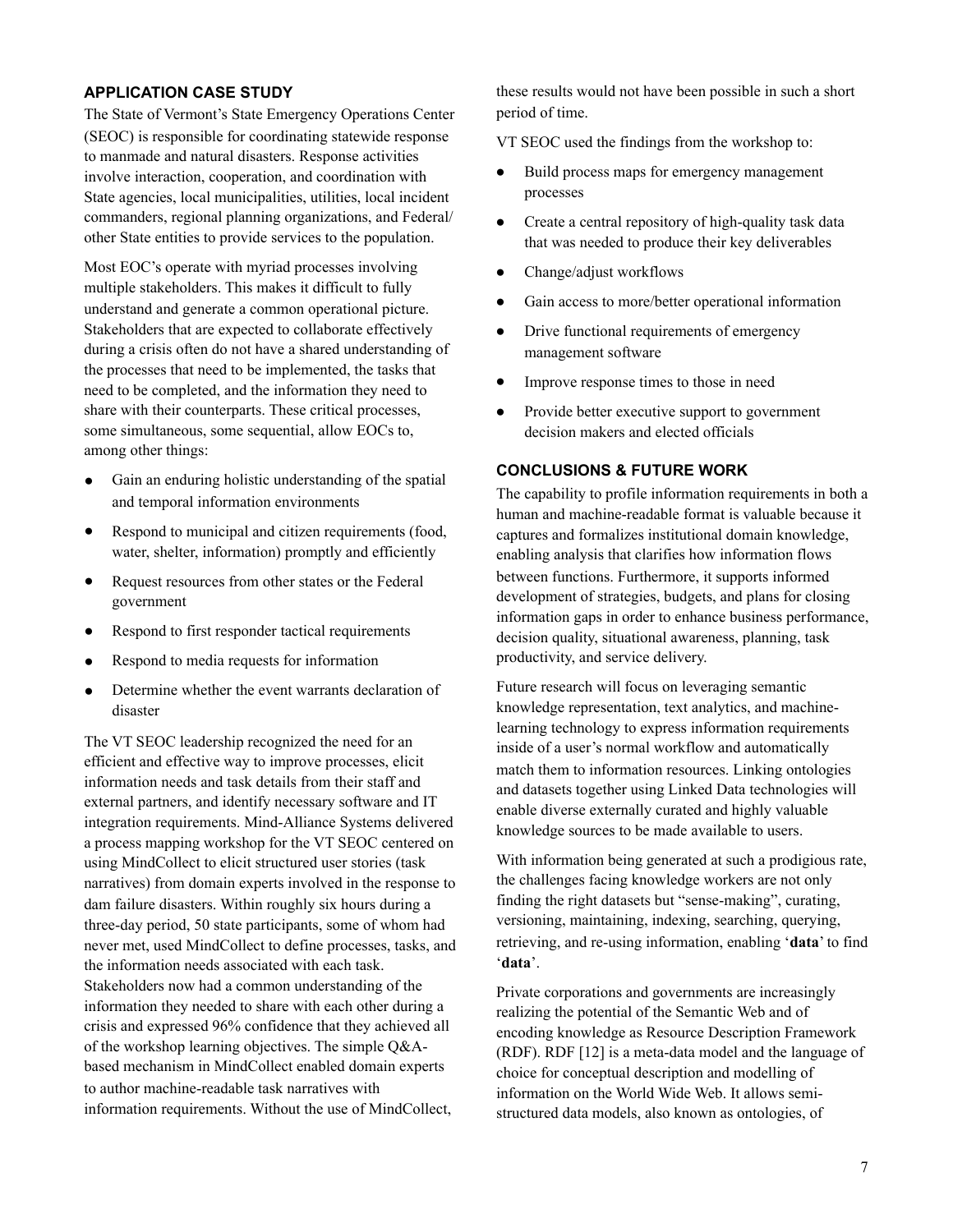domains of interest to be built. Facebook [13] uses Open Graph Protocol (OGP) [14] allowing a Facebook user to integrate other non-Facebook web pages into the user's social graph. OGP uses machine-processable semistructured data to mark up web pages. Various governments, in order to improve the delivery of services to their citizens, are opening up their data and publishing these data in semi-structured format, many of them in RDF, to improve the delivery of goods and services. The United States government has set up *data.gov* to release public data. The UK Government, keen to unlock the benefits of economic and social gain of public sector information (PSI) reuse, has set up *data.gov.uk*.

The continued adoption and usage of ontologies and semistructured data in government and industries is bringing about the growth in datasets published in linked data format, and a growing interest in connecting these datasets together. Linked Data [15] is a style of publishing data on the Web that emphasises data reuse and connections between related data sources. With these datasets in different knowledge bases and data stores, there is a paradigm shift occurring. This shift is an important one. We are moving away from the paradigm of "given a set of data, what technique(s) can I use on this dataset and gain insights" to the paradigm of "given a problem, what is the best dataset I can get to solve the problem or answer the questions." The potential to leverage Semantic Web and Linked Data in the field of emergency preparedness planning is significant.

Smart and Shadbolt [16] argued for a Semantic Battlespace Infosphere (SBI), a knowledge infrastructure for coalition interoperability using the Semantic Web and organized around a framework for advanced modes of information integration, exploitation and exchange in coalition military contexts. They showed how an SBI can solve the 'epistemic inter-operability' problem caused by an incompatibility that may exist between coalition partners with respect to conceptual models, inference processes, and reasoning strategies. An SBI can be used to realize an infrastructure with the ability to exploit semanticallyenriched representations and establish mappings between disparate entities to integrate and fuse information from semantically heterogeneous information sources.

Such an SBI, applied to emergency preparedness planning, and in the hands of users with the appropriate query tools, can be used to efficiently discover data and expertise, matching the right people to appropriate resources.

MindCollect has developed taxonomies, ontologies and datasets that can aid in profiling information requirements and information-related behaviors in crisis management and other domains. In addition, linking ontologies and datasets together using Linked Data technologies will enable diverse externally-curated and highly valuable knowledge sources to be made available to users.

A future version of MindCollect, called MindPeer, will leverage more domain ontologies, web semantics and predictive models generated with machine-learning techniques to profile various types of information requirements and deliverables. The system will guide users to relevant data in an automated and semi-automated interactive and exploratory manner. Increasingly sophisticated and personalized human-computer interaction techniques will enable users to mount efficient and high quality queries against the semantics-enabled datasets. In certain contexts, such as national intelligence, this capability has the potential to contribute not only to collection and analysis, but to the transformation of Producer/Consumer relations as described by Frank [17].

#### **REFERENCES**

- 1. Serena, C.C. (2014). Lessons Learned from the Afghan Mission Network: Developing a Coalition Contingency Network. RAND Corp.
- 2. Office of the Assistant Secretary of Defense (OASD) for Network Infrastructure and Integration (NII). (2010). Version Description Document for The DoD Architecture Framework (DoDAF) and DoDAF Meta Model (DM2) Version 2.02. Department of Defense, 30 Sept. 2010.
- 3. Rodhain, F., Fallery, B. (2008). "What is Information Requirement? A Constructivism versus a Positivism Perspective. in D. Jawahar (Ed). Emerging Issues in Management Research, pp.1-20. New Delhi: EXCEL BOOKS.
- 4. NAF: NOV-3 Operational Information Requirements Subview<http://trak-community.org/> index.php/wiki/ NAF%3ANOV-3\_ Operational\_Information\_Requirements\_Subview
- 5. Kamien, D.G., Cloutier, J-F, Ranger, D. (2005). "Needs Analysis for Information Sharing" in D. Kamien (Ed.)The McGraw-Hill Homeland Security Handbook (1st edition). New York: McGraw-Hill.
- 6. Cloutier, J.F. & Kamien, D. (2012). "Key Requirements for Enabling Information Sharing Planning and Policy Audits" in D. Kamien (Ed.) The McGraw-Hill Homeland Security Handbook (2nd edition). New York: McGraw-Hill.